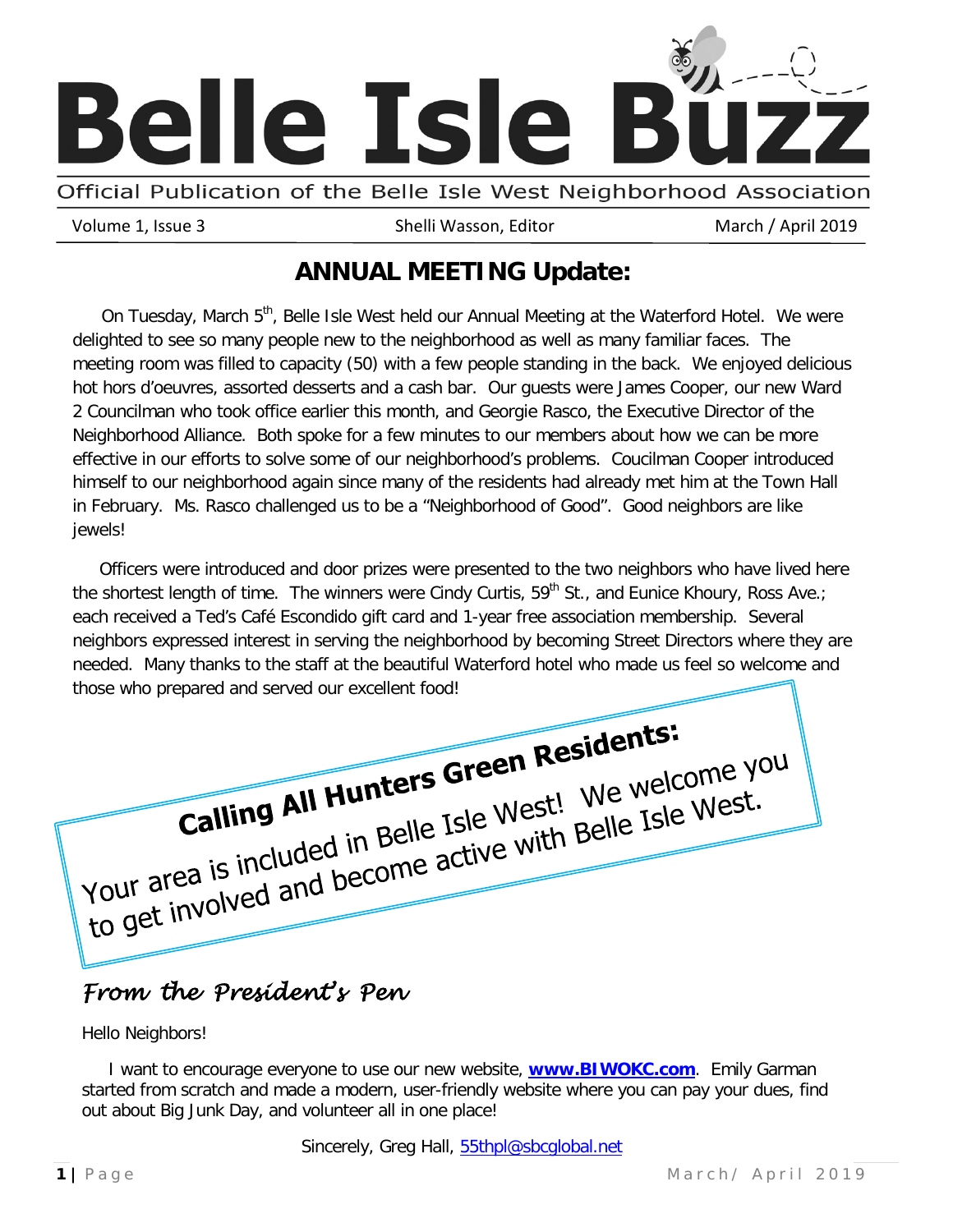# **Officers and**

# **Committee Chairs**

PRESIDENT – Greg Hall [55thpl@sbcglobal.net](mailto:55thpl@sbcglobal.net) PRESIDENT-ELECT – David Patterson [dgpat@cox.net](mailto:dgpat@cox.net) SECRETARY – Aimee Dial Parrish [aimeedialparrish@coxinet.net](mailto:aimeedialparrish@coxinet.net) CO-TREASURERS – Cathie Shaw and Lynn Garman [lynn@garman.com](mailto:lynn@garman.com) SERGEANT-AT-ARMS – David Campbell [Dcamp20000@aol.com](mailto:Dcamp20000@aol.com) NEWSLETTER EDITOR – Shelli Wasson [Shelliwasson95@yahoo.com](mailto:Shelliwasson95@yahoo.com) (405) 250-6462 NEWSLETTER STAFF – Lynn Garman Earlene Parr Aimee Dial Parrish Ann Warzyn

*Hey, Beautiful!* 

### **Oklahoma Master Gardener**℠ **Program**

**Cost:** A non-refundable fee of \$150 due after orientation, interview, and acceptance.

### **Orientation:**

May 14 10:00 AM till Noon May 16 1:00 PM – 3:00 PM

### **Academics:**

9:00 AM – 4:00 PM Sept 3, 10, 17, 24 Oct 1, 8, 15, 22, 29 Nov 5, 12, 19





# **Oklahoma Master Gardener**℠ **Program**

The Oklahoma Master Gardener<sup>SM</sup> Program is a volunteer training program conducted by University Extension designed to help county extension centers meet the demands for consumer horticulture information. Master Gardeners take classroom training coordinated by local extension staff with the assistance of state extension specialists located at Oklahoma State University. After classroom training is completed, program participants are involved in an internship program of volunteer services coordinated by local extension centers. Volunteer service components vary widely around the state, but in all cases are educational, extension related, and represent the interests of University Extension.

 Oklahoma Master Gardeners have become a vital part of Extension's ability to provide consumers with up-to-date, research-based information. Master Gardening has also become a popular volunteer activity that gives its participants a sense of community spirit, accomplishment, and intellectual stimulation.

### **IS THE MASTER GARDENER PROGRAM FOR YOU?**

To help you decide if you should apply to be a Master Gardener ask yourself these questions:

- Do I want to learn more about the culture and maintenance of many types of plants?
- Am I eager to participate in a practical and intense training program?
- Do I look forward to sharing my knowledge with people in my community?
- Do I have enough time to attend training and to serve as a volunteer?

If you answered yes to these questions, the Master Gardener program could be for you.

**For information, please contact:**

OSU Extension Service 2400 NE 63rd St., Oklahoma City, OK 73111 (405) 713-1125 Julia.Laughlin@okstate.edu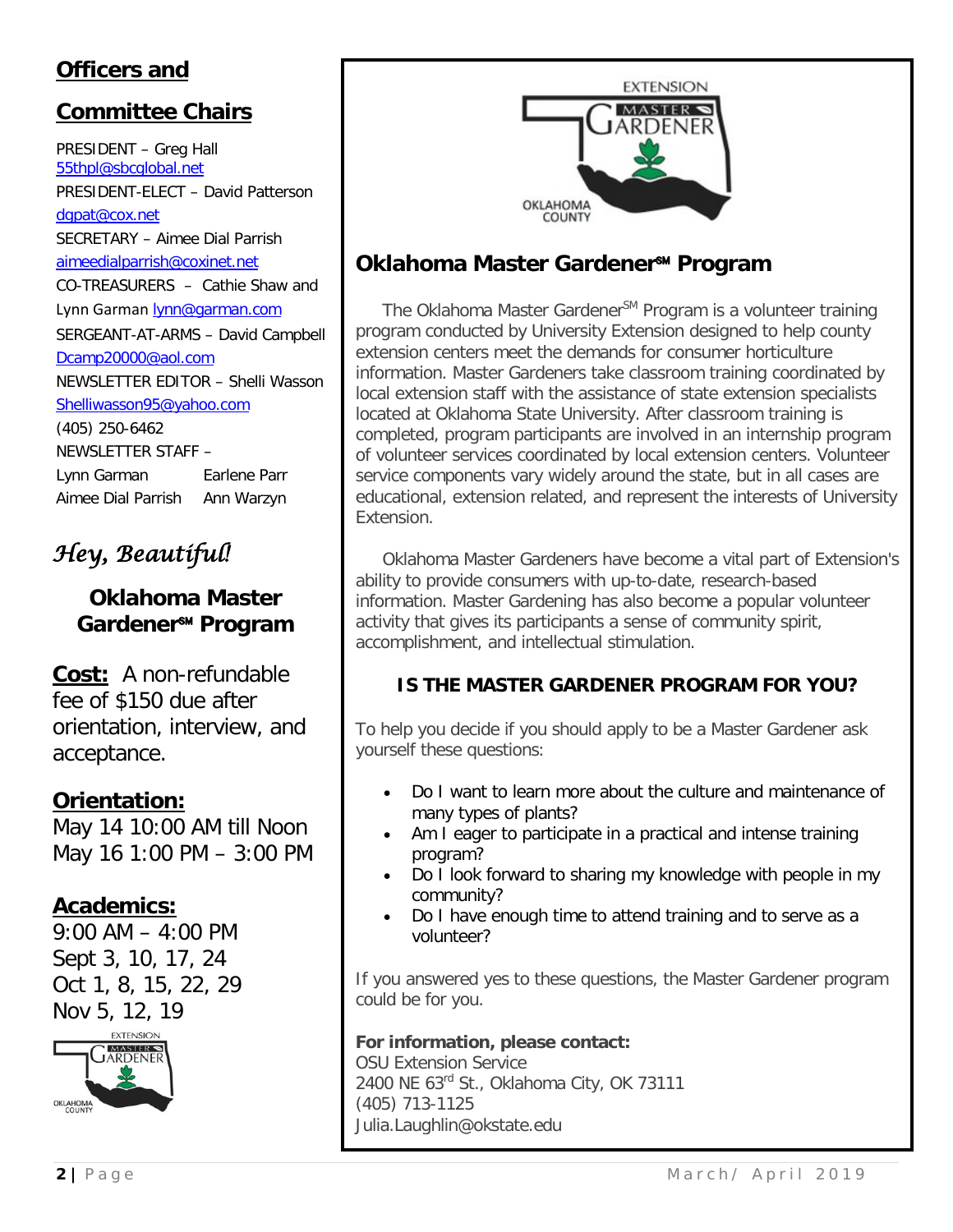| Mail dues to:                                                                | 2019 Belle Isle West<br>$\mathbf{R}$                                        |
|------------------------------------------------------------------------------|-----------------------------------------------------------------------------|
| <b>Belle Isle West NA</b><br>5030 N. May, Box 118<br>Oklahoma City, OK 73112 | Neighborhood Association Dues<br>Name<br>Address                            |
|                                                                              | Phones(s)                                                                   |
|                                                                              | Email<br>Annual dues are \$35.00 per household.                             |
| Your canceled check                                                          | Thank<br>You!<br>(Make checks to BIW Neighborhood Assn.)<br>I have enclosed |

### **IN CASE YOU DIDN'T KNOW…**

 Some Belle Isle West residents may not be familiar with **Imperial Terrace**, the meticulously maintained 54-unit condominium complex at 2525 NW 62<sup>nd</sup> Street in our neighborhood. Designated as HOPA, Imperial Terrace is Housing for Older People so residents must be 55 or older to live there. Each unit is individually owned. They have an active homeowners association and board of directors which hires a manager and oversees landscaping, maintenance of the buildings and parking areas as well as determining policies for the complex. Many Imperial Terrace residents enjoy Belle Isle Park for recreation and exercise for themselves and their pets and some are active in BIW projects.

 Since Imperial Terrace is located within our neighborhood's boundaries, the complex used to send a representative to our board meetings to bring information about their activities, problems and successes as well as take back to their board news about the BIW neighborhood as a whole. That person has moved away so we would love to have a representative from their complex attend our board meetings and represent Imperial Terrace as a Street Director. Is anyone interested? Come to our next board meeting and find out how you can get involved! That's Tuesday, June 1 at 6:00 PM at 2828 NW 58<sup>th</sup> Street (business building just east of May Avenue with Garman Productions sign out in front).

 We have recently expanded our boundaries to include **Hunters Green Condominiums** on the southwest corner of 63<sup>rd</sup> and Villa. We'd be delighted to welcome a representative from their association or any residents at our board meetings.

## **Belle Isle Library**

Nearly 14,000 square feet soon will be added to the Belle Isle Library along with new furniture, fixtures, and equipment. During construction the library will be moved, and the temporary location will be secured soon. Visit the library website, [www.metrolibrary.org](http://www.metrolibrary.org/) or follow the library on Facebook@metrolibrary to stay up with the latest announcements.

 The beloved neighborhood library was constructed in 1965, served over 224,000 patron visits per year, and had a 10 percent increase in materials borrowed since 2017. The funding is through the 2007 and 2017 General Obligation bonds. The additional structure will be designed to complement the existing structure and will take 12 months to complete.

 Two special activities scheduled this month are the "Llama Llama Red Pajama Party" on the evening of April 16<sup>th</sup> and "Container Gardening" on the evening of April 30<sup>th</sup>. Call (405) 843-9601 for information.